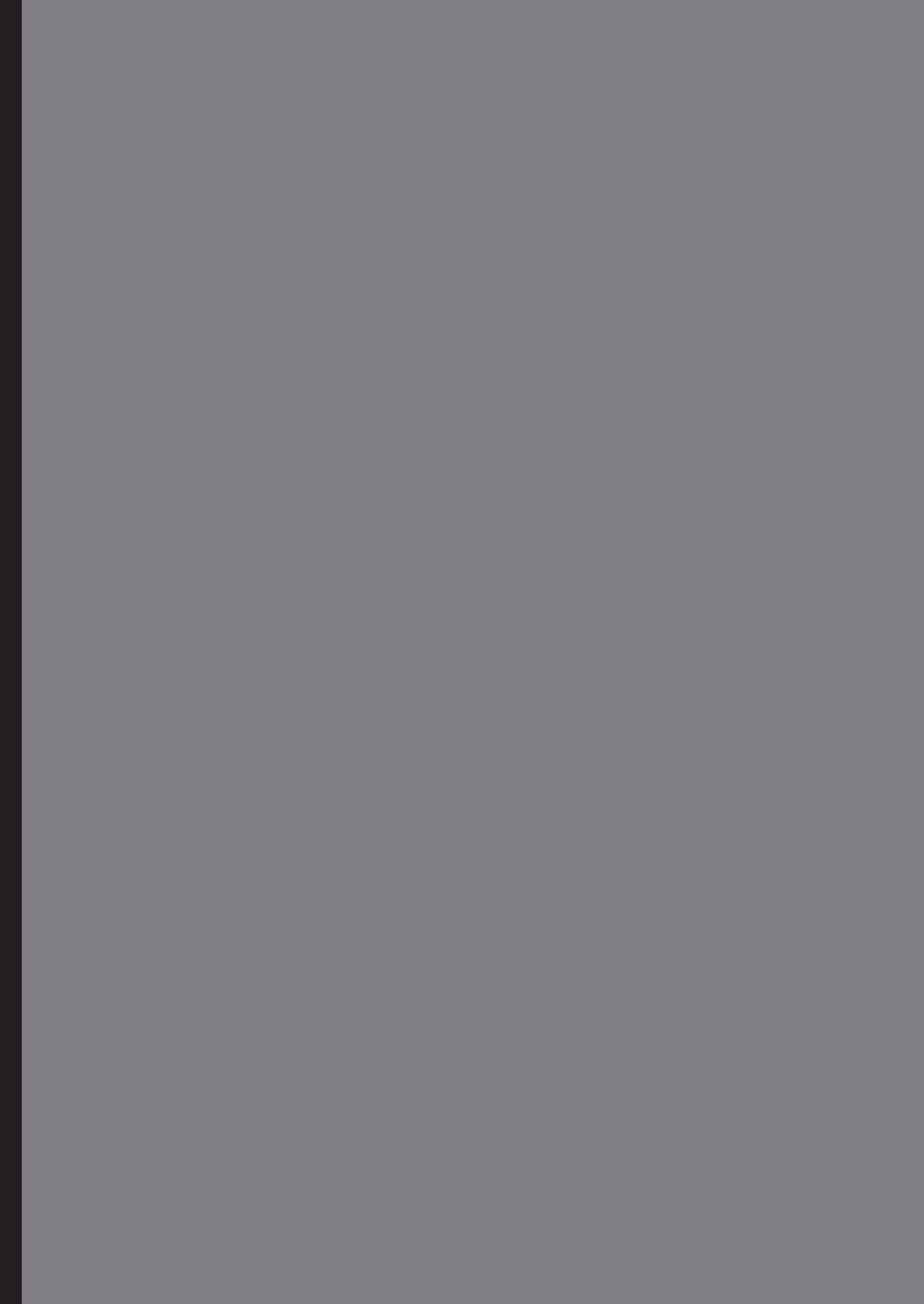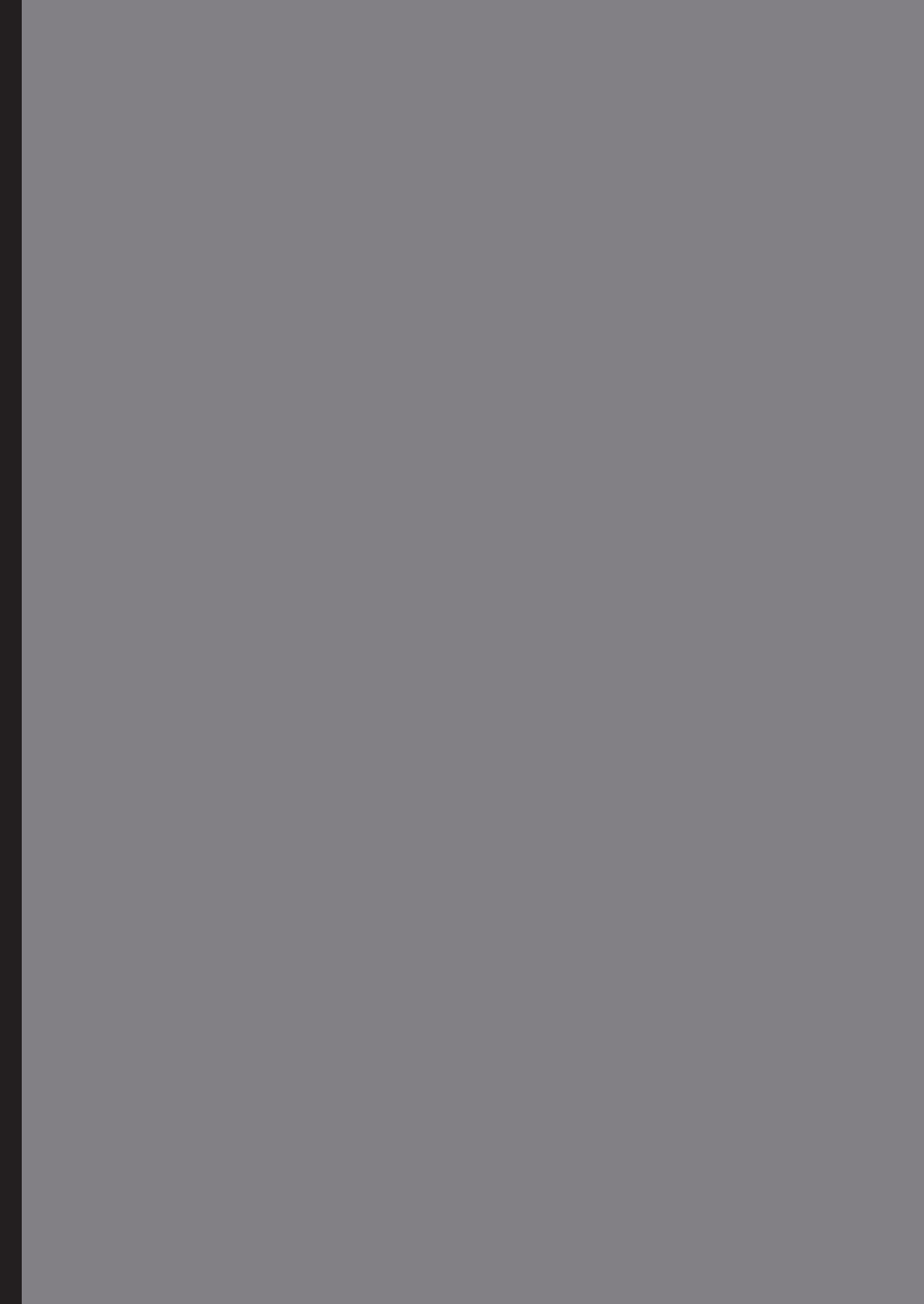## Women, Work, and Family IN THE SOVIET UNION

Edited with an introduction by Gail Warshofsky Lapidus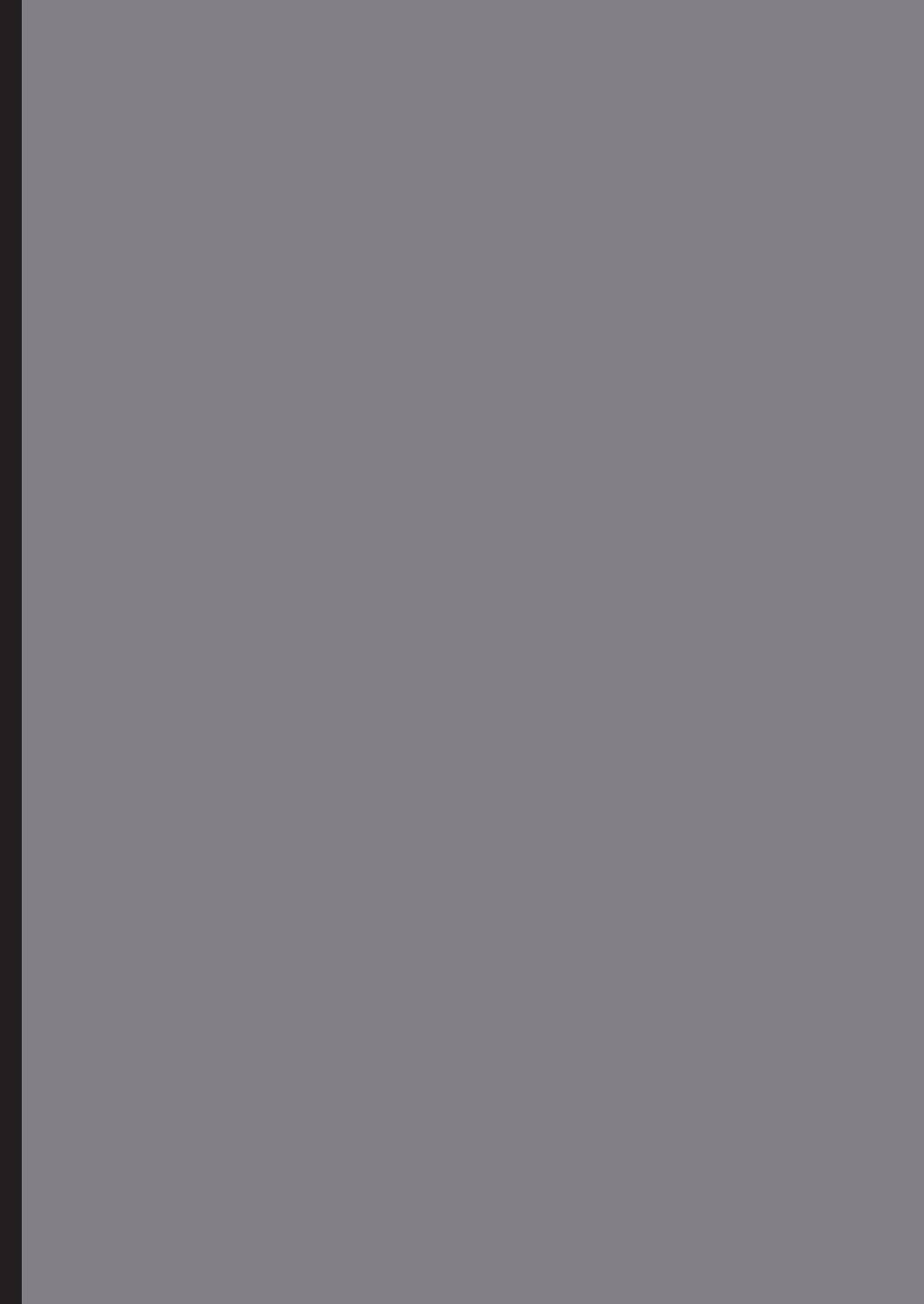### **Lanagement Success** How to Win Power in the Real Organizational

he Woman's Guide to

### **JOAN KOOB CANNIE**

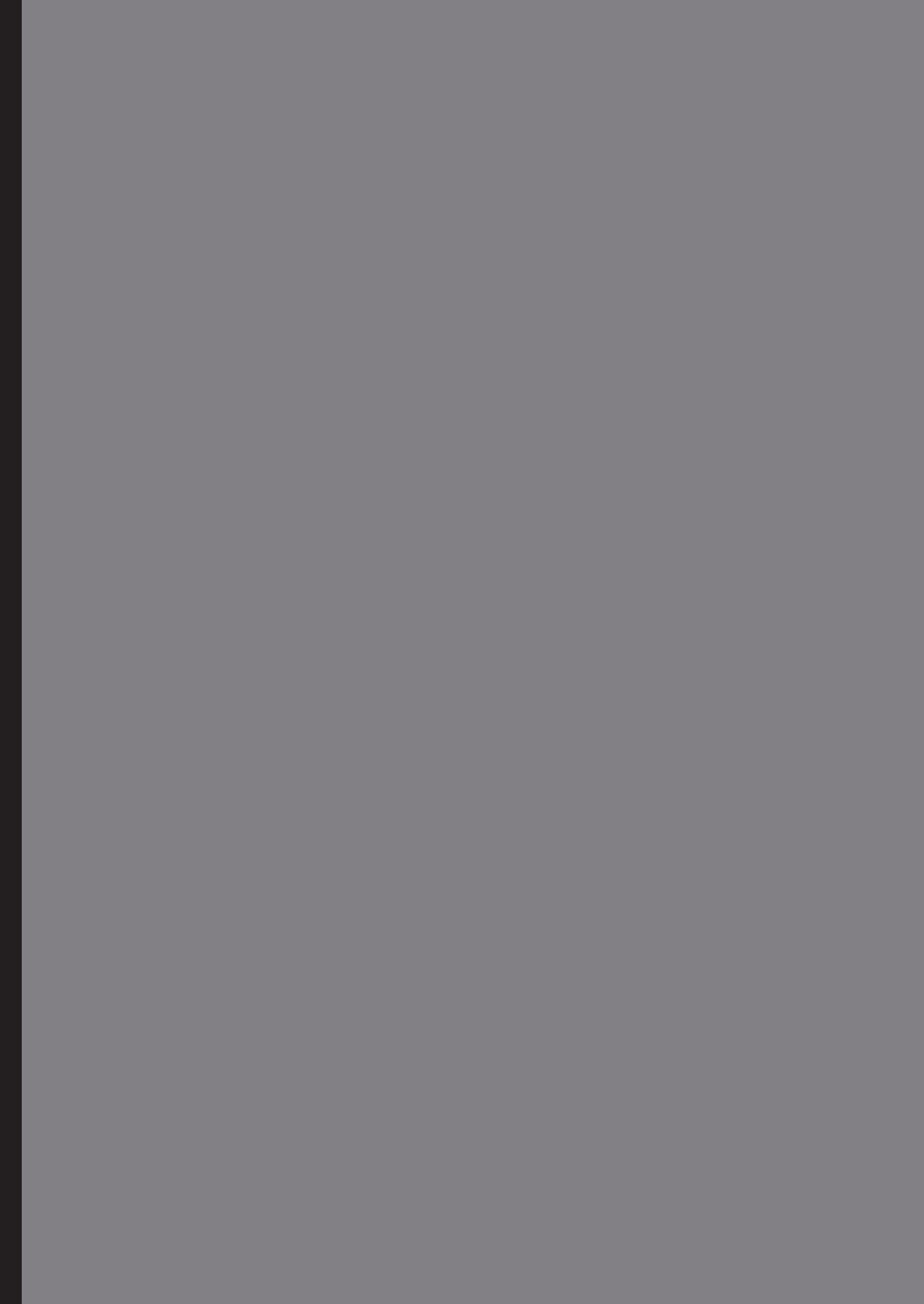## YOU CAN SELL ANYTHING BY THLEPHONE.

DR. GARY S. GOODMAN internationally famous telemarketing consultant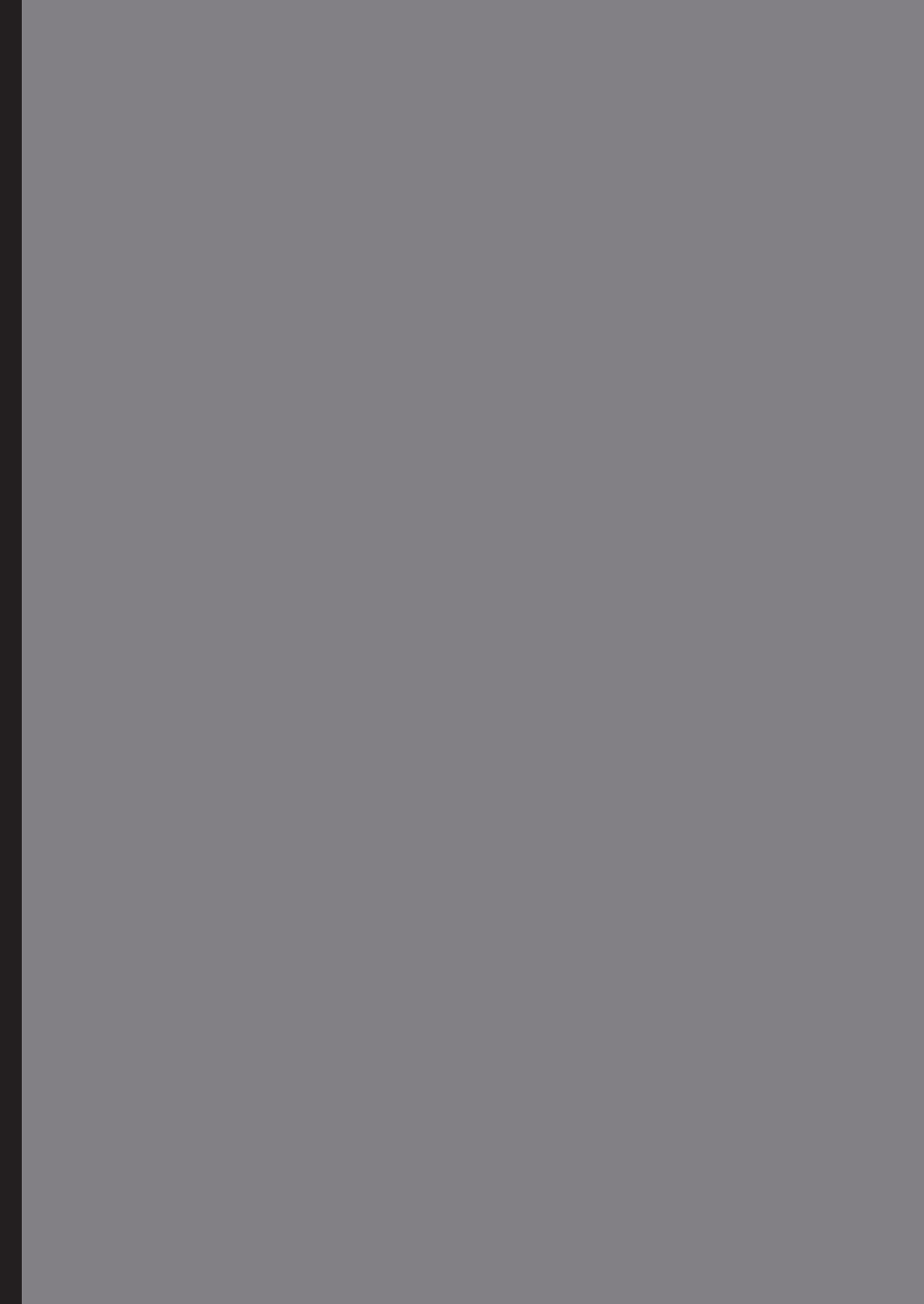# DESTINATION

### THE HISTORY OF THE FUTURE ROBERT BALDOCK

WILEY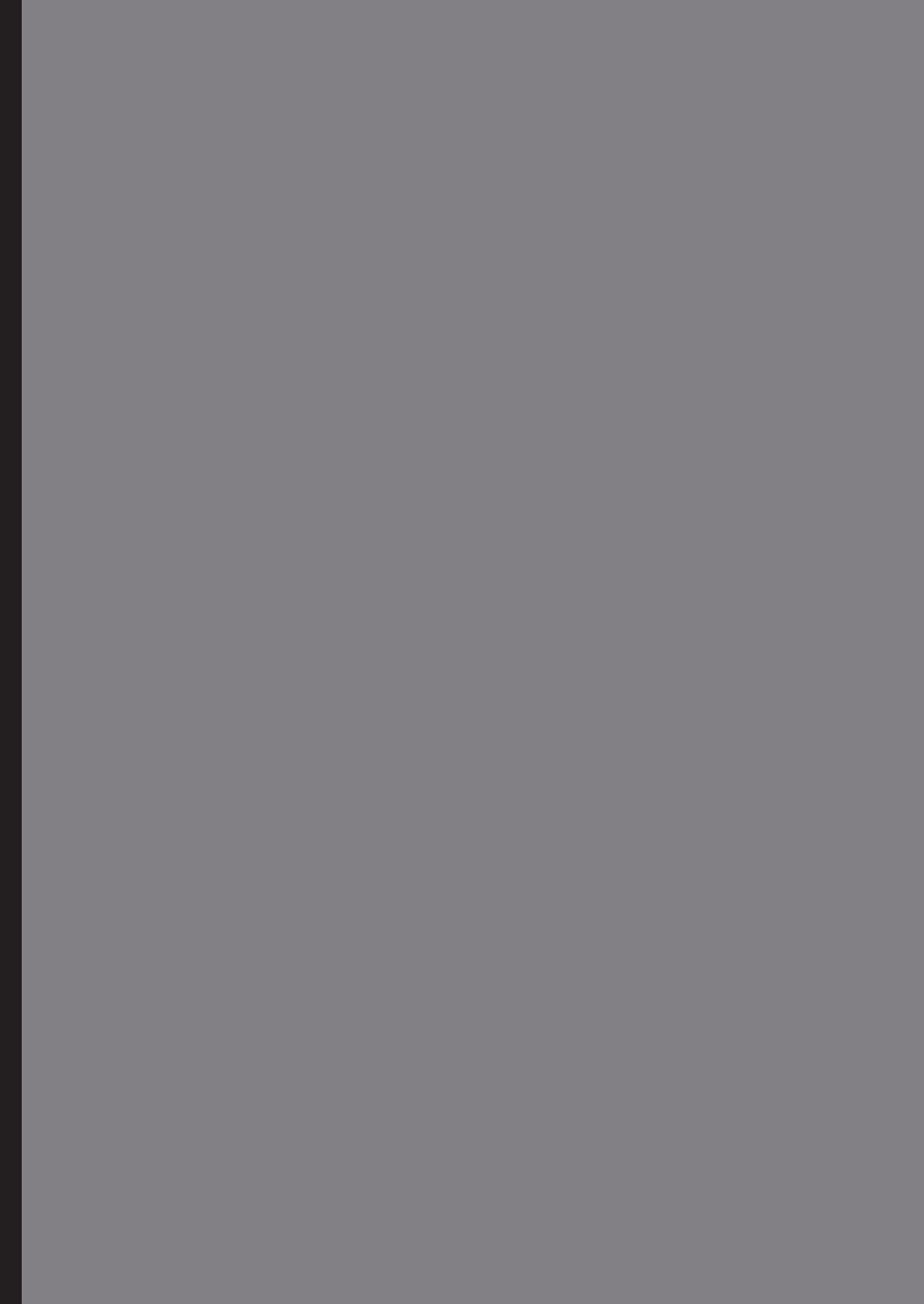**Using '***dia***grammes', Julien Prévieux creates <sup>a</sup> gap by means of drawings. Etymology has never been as explicit as in this what might be <sup>a</sup> discussion about art. In its vocabulary it makes detours, compromises, displays polysemy, because it responds to the demands of <sup>a</sup> subject of which the definition is fleeting, and in its judgment it aims to distinguish the objective and the subjective and at the same time to coincide the individual and the universal… As this is the extensiveness of the judgement of <sup>a</sup> work that ranks as an incontestable thinking strategy.**

**Usually, Julien Prévieux'swork is assigned to the by nowwell-established history of the dematerialization of the art object, in which finished forms are substituted by permanent experimentation. It might well be that it is all about the habit of associating all the approaches that deviate from the traditional forms ormediumswith 'communicative reason', inwhich satire, distortion and other derivations swallow the original intentions. In this work, there are numerous recurring forms that express content without supplying an external reference, dispensing with periphrases; forms that exalt their coherence into an object that is submitted forjudgement.**

**If we do not want works of art to stop rousing the fertile collaboration between sensitive imagination and reason that provides scope for development, we have to tackle the real nature of what causes this ascension, the** *diagram***, <sup>a</sup> drawing that in itself forms an anomaly as it unites the simultaneity of the multidimensional multiples in <sup>a</sup> two-dimensional representation. The advantage of this form is that it announces the discrepancy between the complexity of the world and the schematic reduction that is made of it in orderto seduce the individual who observes it. For <sup>a</sup> collective mind it is certainly obvious to connect these diagrams with financial diagrams, with the standard formulations of actuaries or with the profit forecast mirages of risk-bearing investments. And instinctively one tries to assess the artist's allusions to the system; because if not, one would attribute the value of <sup>a</sup> secret exegesis to these diagrams, thus depriving the diagram drawing of its inherent capacity to evoke the criticalrole of art. Julien Prévieux, incidentally, has previously used the schematic image of abstract paintings to express the gap between presentation and representation, between art and life.**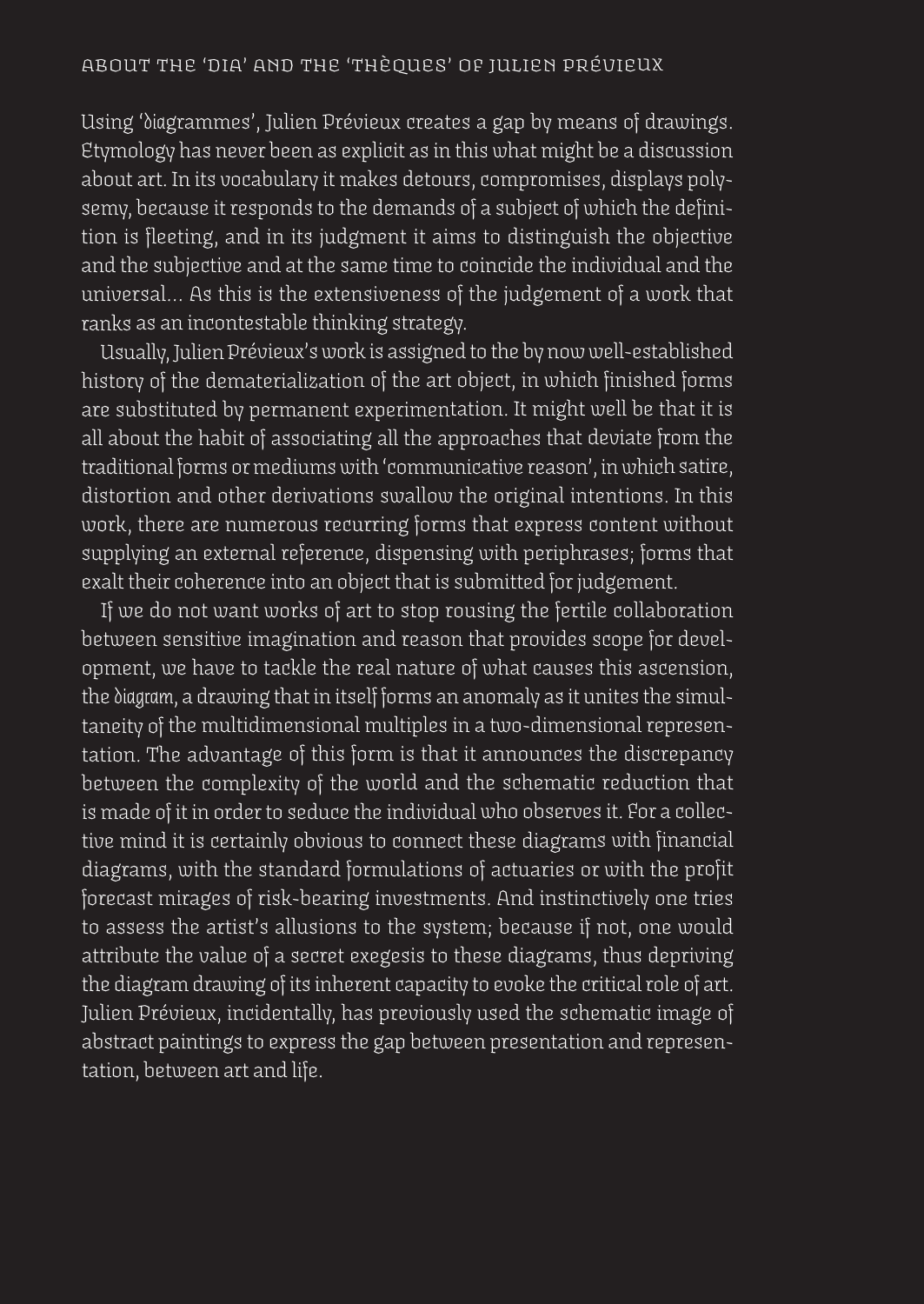**Of the knowledge** *depositories* **that 'biblio***thèques***' are, the artist again retains the form as the bearer of content – in this case books – to investigate the possibility of a false identity thatwould be credited due to its content, knowledge. In a time in which the rampant slogan substitutes thinking, the pamphlet is confused with the book, and a record is assimilated to quality, the obsolescence of technical books, guides, manuals or not (yet) fulfilled predictions always referto this critical distance that should remain operative in this society devoted to images. The artist admits to being partial to this pile of degrading information that emphasises the effects of fashions or reveals the time limitation of certain topical matters that are mistaken for knowledge; in fact he collects them at public libraries, private houses and an association called 'Adel' that functions as some sort of waiting room before books are shredded.**

**As opposed to this dismantling strategy of the truism, there is his '***Lotissement'* **or 'allotment' of scale-models of 'famous cabins', with objects that picture the famous refuges of Ludwig Wittgenstein, AlexanderGraham Bell, Virginia Woolf, Bill Hewlett and Dave Packard, and Henri David Thoreau, in which Julien Prévieux emphasizes the opposite, the retreat of thinking. The modesty of these original, sense bearing 'retreats' forms a compensation for the current large-scale, bombastic events. Here, the** *dia* **of the remoteness tightens up the ambitions of genuine legitimacy.**

**Liliana Albertazzi, may 2010**